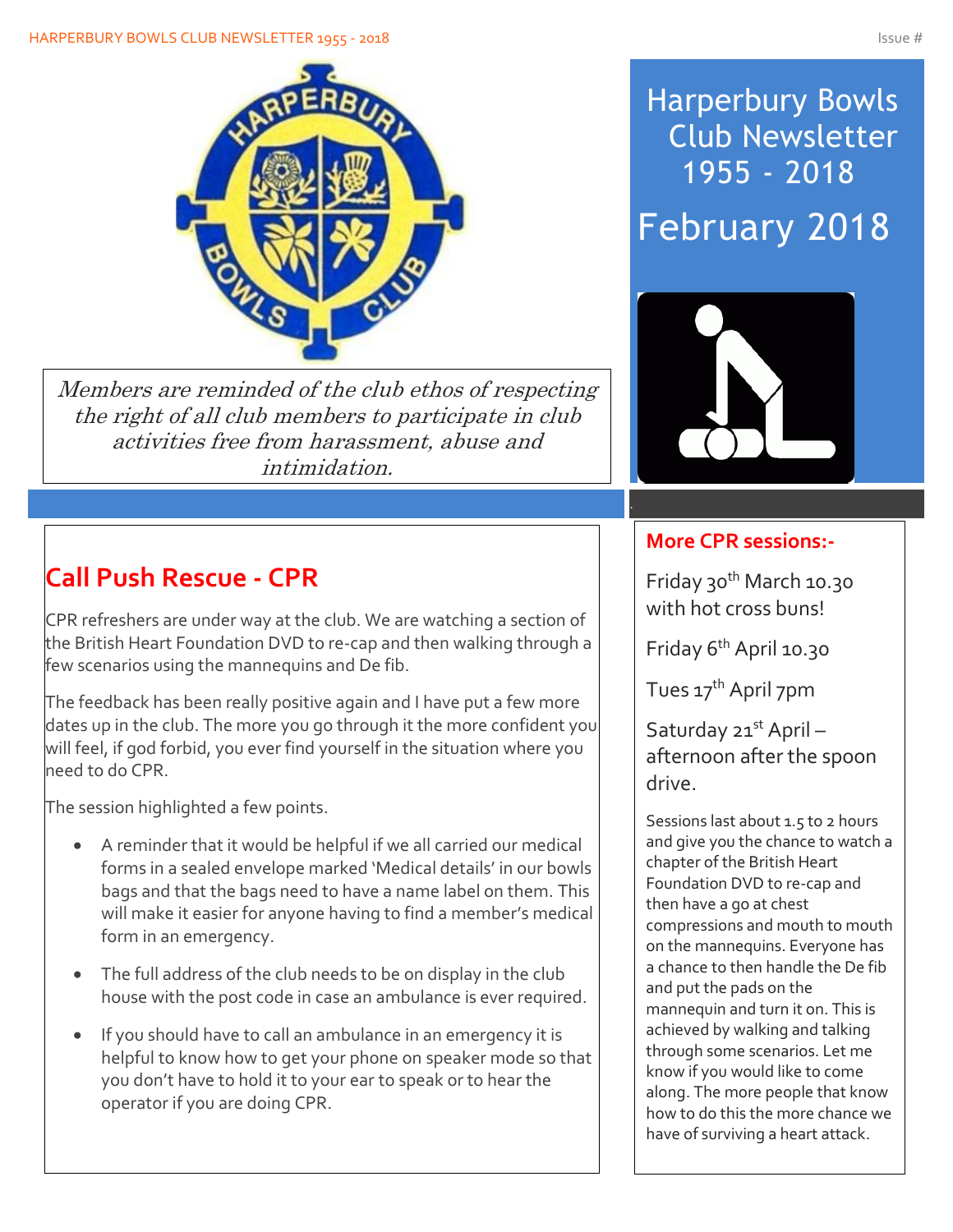

## Mid-week Captains Log – Dave Leggatt.

Firstly, may I take this opportunity to thank you all for voting for me to represent you as the newly appointed Midweek Captain at the AGM for the forthcoming 2018 season. Let us not forget all the hard work that Mary Barnard did in 2017 season as overall Captain especially coping with her health issues during the year, also, the unforeseen amount of work that David Barnard contributed in the background supporting her and the club throughout.

I'm very proud and honoured to be given this new responsibility given that I have such relatively low bowling experience compared to most of you in our club. I'd never have thought that only five years ago Peter Noden was giving me advice on the basics of our wonderful game and now representing you all as Mid - Week Captain

I wish to make a small change to the mid-week matches, one of which is to request that you enter your preferred playing positions in the box next to your name on the match sheet i.e. enter No 1.2.3. or 4 if rinks or write the word (Any). Hopefully, this will assist me when selecting a team that's in total harmony before a wood is delivered.

I'm mindful this will never be 100% perfect every week and will have to alter your preferred position from time to time.

Sometimes this is a good idea to take you out of your comfort zone and hopefully add to your bowling skills and experience.

This format appears to work at other clubs especially at Woodside and believe it will help you as a player and me on selection day. However, if the team selected are in complete agreement to change their respective positions that suits them best, then do so by all means, but, please advise me ASAP and certainly before the match commences.

There may be occasions where there are too many names entered for a match making a team selection very difficult however, like my predecessors, I will be maintaining a "players log" to ensure that each member gets an equal opportunity to play in as many games as possible which is to request that you enter your preferred playing position in the box next to your name on the match sheet i.e. enter No 1.2.3. or 4 if rinks or write the word (Any). Hopefully, this will assist me when selecting a team that's in total harmony before a wood is delivered. throughout.

Finally, please allow me to gain a few matches and experience under my belt to iron out my weaknesses and hopefully improve on my strengths and I will be forever grateful for your continuing support. My very best wishes to you all for 2018 season – Happy Bowling

#### **Committee News**.

The working party have been working so hard - in all weathers - to get the two new metal sheds up and the old sheds down. They have now prepared the ground for the concrete and the next stage.

# The New sheds!



A massive thank you to Dave L, Ken K, Peter C, Michael and Aaron L, Robbie R and any other members who have helped with this project along the way.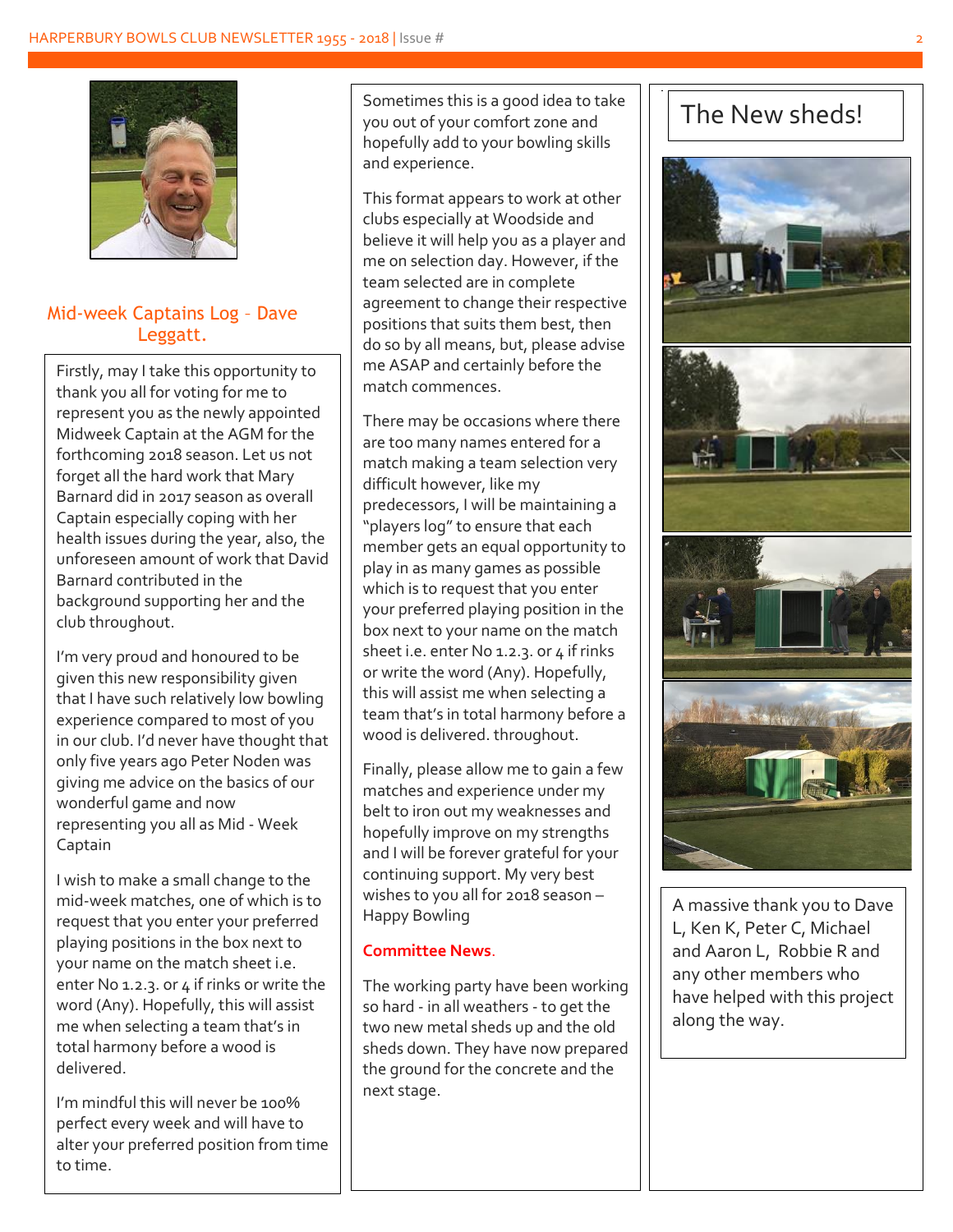#### **SKILLS DEVELOPMENT DAY/HALF DAY**

#### **Sunday 3rd June 2018 10am to 1pm 2pm to 5pm**

We are going to have a Skills Development Day/Half Day run by the Herts Bowls Coaching Society (HBCS) this season. This will be an all day event on Sunday 3rd June; you will be able to opt for either a half or a full day session. It is suitable for both experienced and less practiced bowlers. The charges will be as follows: Half day - £3; Full day - £6; Lunch – Ploughman's -£3

The HBCS will deliver all the sessions with qualified and experienced coaches. Each coach will deliver a specific session of around 40 minutes, repeated over the day. Participants will be divided into small groups and each group will work its way through all the sessions over the course of the day.

Session topics may include:

- Delivery including individual filming and feedback
- Line and Length
- Drawing/Playing a running bowl
- Reading the Head
- Bowls Etiquette
- Playing as a team
- Positional play tactics to consider and practice

Topics will be finalised nearer the date. If the weather is bad a number of topic sessions can be run indoors. Eg. measuring & marking, etiquette, communication during a match (verbal and non verbal), front-end and back-end play.

The last Skills Development morning we held in 2016 was well attended and nearly all expressed satisfaction and enjoyment with the experience.

Please sign up on the list on the Notice Board or email me at [marybarnard@ntlworld.com](mailto:marybarnard@ntlworld.com)

### **NEW BOWLERS COACHING 2018**

Bring your friends, acquaintances, family along to:

- Open Day/Bowls 4 Fun Day on Saturday 5 May 10am to 12noon, or 2 to 4pm
- Coaching sessions for new bowlers on the following  $4$  Mondays 3 to 5pm 7th, 14th, 21st May, 4th June.

They will be introduced to bowling and encouraged to try their hand, followed by tea and biscuits. All equipment will be provided; all they need to do is wear flat soled shoes and comfortable clothes.

If they join the Club new bowlers will be welcome to come along at any time (probably after they have completed the initial coaching sessions) and in particular will be encouraged to join in the on-going coaching sessions and Club nights on Tuesdays. When they feel more confident they may also like to join the Tuesday League and put their names down for Friendly matches. U3a members may come along on Tuesday afternoons throughout the season without joining the Club – this is a long-standing arrangement with local u3a's. If anyone has a suitable contact in the Chiswell Green u3a please let me know – we can invite their members to come along too. If new bowlers do join the Club they are entitled to free membership for the first year.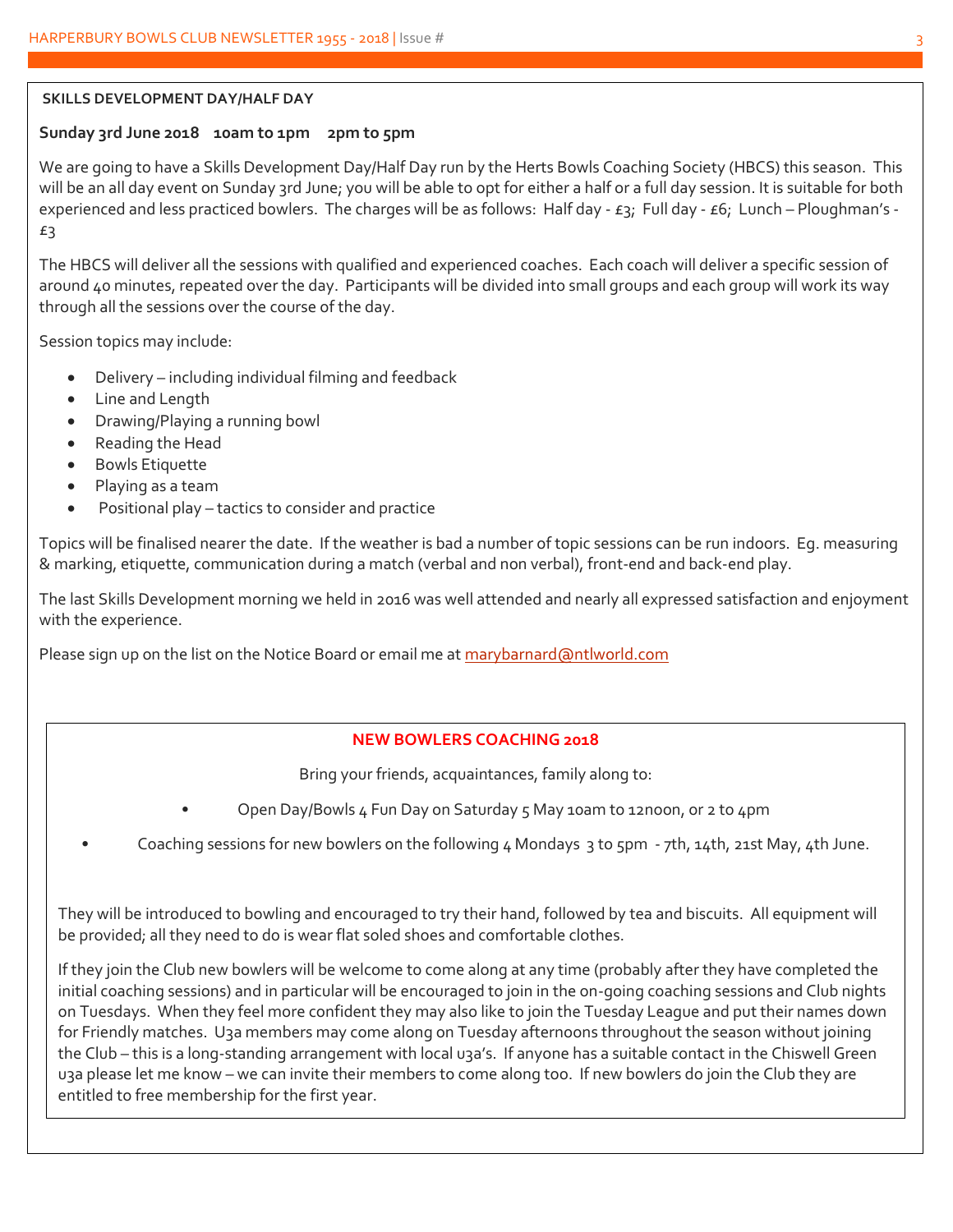#### **COACHING ARRANGEMENTS FOR 2018**

This season we are hoping to introduce regular coaching sessions on most Tuesday afternoons to which all members are welcome. These will occur before the Tuesday league/Club bowls evenings, except when there are matches with outside clubs or other competitions/events.

Each Tuesday a different set of skills/rules/etiquette will be covered, practiced and then focused on in mini rollups. This will be done in small groups, and more than one aspect of bowls play might be included in one session depending on how many coaches are available on the day. The sessions will take place between 4pm and 5pm. Initially there will be a timetable of sessions but there will be flexibility to reflect members' needs and requests. It is hoped that the first coaching session will take place on Tuesday 15th May. The following are possible aspects that might be covered in the group sessions:

- Working with the Jack
- Suitability of bowls and bowls grip
- Stance for delivering a bowl
- Delivery of a bowl, bias, aiming point
- Length delivery of bowl to required distance
- Line bowling  $-$  drawing to the centre line
- Positional play lead, 2nd, Three, Skip
- Playing as a team

• Skills, strategies for Rinks, Triples, Pairs, **Singles** 

- Building and Reading a Head
- Measuring and Marking
- Communication during a match
- Etiquette on and off the green

In addition, regular time slots will be made available on the Tuesday afternoons, between 3pm and 4pm, when coaches will be available to give help/advice or just discussion to individual members wishing to improve/learn specific skills/techniques etc.

#### **Membership form………….**

Along with this newsletter you should also have a membership form for the 2018 season.

The bottom part of the form is your competition entry form. The comps are open to all members and all the pairs are drawn which means you are given a partner. The draw takes place on Competition draw night – see fixtures card for the date. The club comps can provide great experience for any level bowler and allows players to gain experience in pairs and singles matches before entering the district or county comps. New bowlers are usually drawn with bowlers who have some experience and can guide them.

Please read the  $2^{nd}$  page of the membership form. The data protection law has changed and we need to let you know that your information will be stored safely. If you could then sign the form to acknowledge that you are happy for us to store your details. Obviously if you would prefer us not to store your details just let Peter and I know.

You can either fill the membership form in and send it to Peter C with your subscription – cheque or bank transfer or bring both the form and monies to the club registration eve at the club on TUESDAY 20<sup>th</sup> MARCH at 7pm.

The fixtures cards will be distributed at the subscription eve along with stickers for your cars letting security know that you are part of the Bowls club.

## **Club get together with savory nibbles.**

## **Tuesday 20th March**

### **7pm**

**Come along for a natter, a drink and a bite to eat.**

**Pick up your fixtures cards, order club shirts, pay subs.**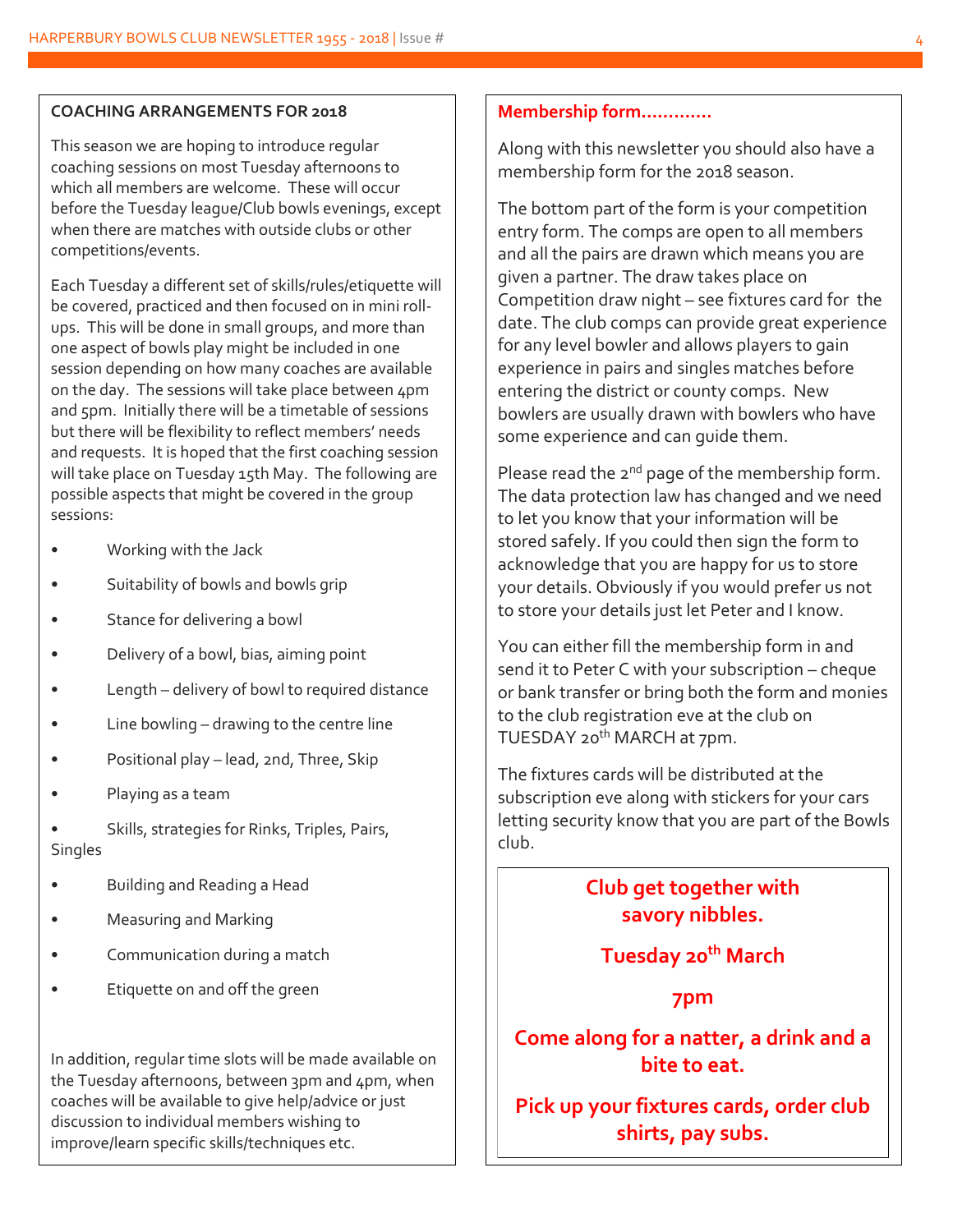# Presentation Evening 2018



*Thank you to the 52 members that replied and voted on the options of venues for this year's* 

### *presentation evening.*

The results are as follows:-

Option 1 – Charles Morris Hall with fish and chips +/- DJ = 7%

Option  $2 -$  Caledon club with fish and chips  $+/-D$ J = 27%

Option  $3$  – Caledon Club with hot potato buffet +/- DJ =  $4\%$ 

Option  $4 -$  Bushey Met Club with carvery, pudding tea and coffee and  $DJ = 62\%$ 

The committee have booked the venue for FRI 7<sup>TH</sup> DEC . Arrival from 6.30 for the carvery at 7pm (veggie option available) followed by the presentation and then the raffle and DJ. If members would like to pay £10 a month from April for their £25 ticket this can be arranged as £50, if there are two of you, at Christmas time, can be a stretch.

The committee really hope that members will support this change and come and support the evening and the winners of the inter club competitions and our achievements over the 2018 season.

I will be doing a seating plan so if you are desperate to sit with anyone specific you can let me know nearer the time. We need 50 members, with a max of 80 so please put the date in your diary and let me know if you plan on coming this year and if you want to take up the option of paying a bit at a time.